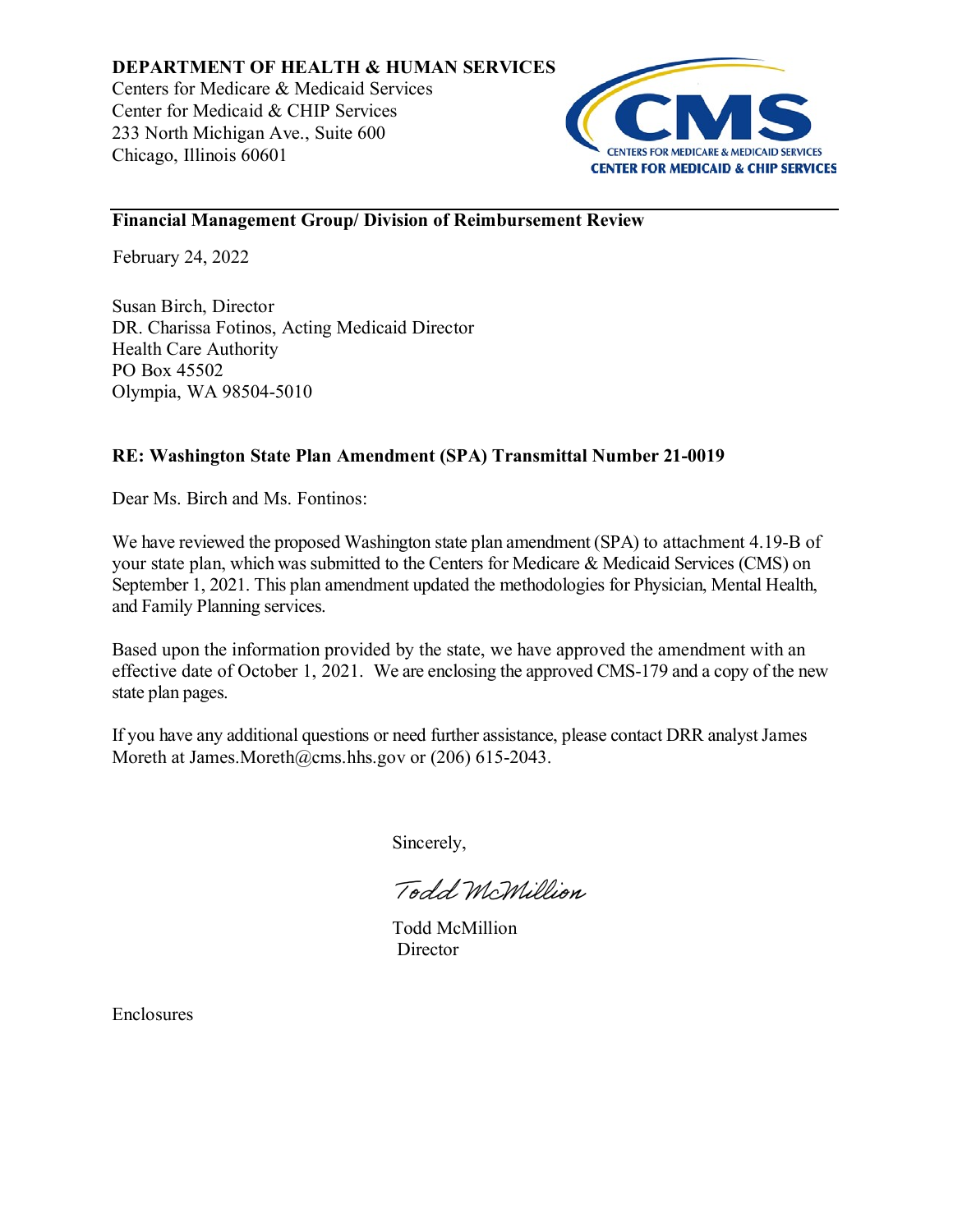| DEPARTMENT OF HEALTH AND HUMAN SERVICES<br>HEALTH CARE FINANCING ADMINISTRATION                                                                                               |                                                                                                                       | <b>FORM APPROVED</b><br>OMB NO. 0938-0193 |
|-------------------------------------------------------------------------------------------------------------------------------------------------------------------------------|-----------------------------------------------------------------------------------------------------------------------|-------------------------------------------|
| TRANSMITTAL AND NOTICE OF APPROVAL OF<br><b>STATE PLAN MATERIAL</b>                                                                                                           | 1. TRANSMITTAL NUMBER:<br>21-0019                                                                                     | 2. STATE<br>Washington                    |
| <b>FOR: HEALTH CARE FINANCING ADMINISTRATION</b>                                                                                                                              | 3. PROGRAM IDENTIFICATION: TITLE XIX OF THE<br>SOCIAL SECURITY ACT (MEDICAID)                                         |                                           |
| TO: REGIONAL ADMINISTRATOR<br>HEALTH CARE FINANCING ADMINISTRATION<br>DEPARTMENT OF HEALTH AND HUMAN SERVICES                                                                 | 4. PROPOSED EFFECTIVE DATE<br>October 1, 2021                                                                         |                                           |
| 5. TYPE OF PLAN MATERIAL (Check One):<br>NEW STATE PLAN                                                                                                                       | AMENDMENT TO BE CONSIDERED AS NEW PLAN                                                                                | $\boxtimes$ AMENDMENT                     |
| COMPLETE BLOCKS 6 THRU 10 IF THIS IS AN AMENDMENT (Separate Transmittal for each amendment)                                                                                   |                                                                                                                       |                                           |
| 6. FEDERAL STATUTE/REGULATION CITATION:<br>$1902(a)$ , $1905(a)$ of the Social Security Act                                                                                   | 7. FEDERAL BUDGET IMPACT:<br>a. FFY 2022 \$57,072,141<br>b. FFY 2023 \$57,072,141                                     |                                           |
| 8. PAGE NUMBER OF THE PLAN SECTION OR ATTACHMENT:<br>Attachment 4.19-B pages 7b, 23, 37                                                                                       | 9. PAGE NUMBER OF THE SUPERSEDED PLAN SECTION<br>OR ATTACHMENT (If Applicable):<br>Attachment 4.19-B pages 7b, 23, 37 |                                           |
| 10. SUBJECT OF AMENDMENT:<br>Payment Methodology for Physician, Family Planning, & Mental Health                                                                              |                                                                                                                       |                                           |
| 11. GOVERNOR'S REVIEW (Check One):<br>GOVERNOR'S OFFICE REPORTED NO COMMENT<br><b>COMMENTS OF GOVERNOR'S OFFICE ENCLOSED</b><br>NO REPLY RECEIVED WITHIN 45 DAYS OF SUBMITTAL | $\boxtimes$ OTHER, AS SPECIFIED: Exempt                                                                               |                                           |
| 12. SIGNATURE OF STATE AGENCY OFFICIAL:                                                                                                                                       | 16. RETURN TO:                                                                                                        |                                           |
| nanson plum MI)                                                                                                                                                               | Ann Myers                                                                                                             |                                           |
| 13. TYPED NAMÉ:                                                                                                                                                               | <b>Rules and Publications</b>                                                                                         |                                           |
| Charissa Fotinos, MD, MSc                                                                                                                                                     | Division of Legal Services                                                                                            |                                           |
| 14. TITLE:                                                                                                                                                                    | Health Care Authority                                                                                                 |                                           |
| <b>Acting Medicaid Director</b>                                                                                                                                               | 626 8 <sup>th</sup> Ave SE, MS: 42716                                                                                 |                                           |
| 15. DATE SUBMITTED:                                                                                                                                                           | Olympia, WA 98504-2716                                                                                                |                                           |
| September 1, 2021                                                                                                                                                             |                                                                                                                       |                                           |
| FOR REGIONAL OFFICE USE ONLY                                                                                                                                                  |                                                                                                                       |                                           |
| 17. DATE RECEIVED:<br>September 1, 2021                                                                                                                                       | 18. DATE APPROVED:<br>February 24, 2022                                                                               |                                           |
| PLAN APPROVED - ONE COPY ATTACHED                                                                                                                                             |                                                                                                                       |                                           |
| 19. EFFECTIVE DATE OF APPROVED MATERIAL:<br>October 1, 2021                                                                                                                   | 20. SIGNATURE OF REGIONAL OFFICIAL:<br>Todd McMillion                                                                 |                                           |

Director, Division of Reimbursement Review

23. REMARKS: Todd McMillion

21. TYPED NAME: 22. TITLE: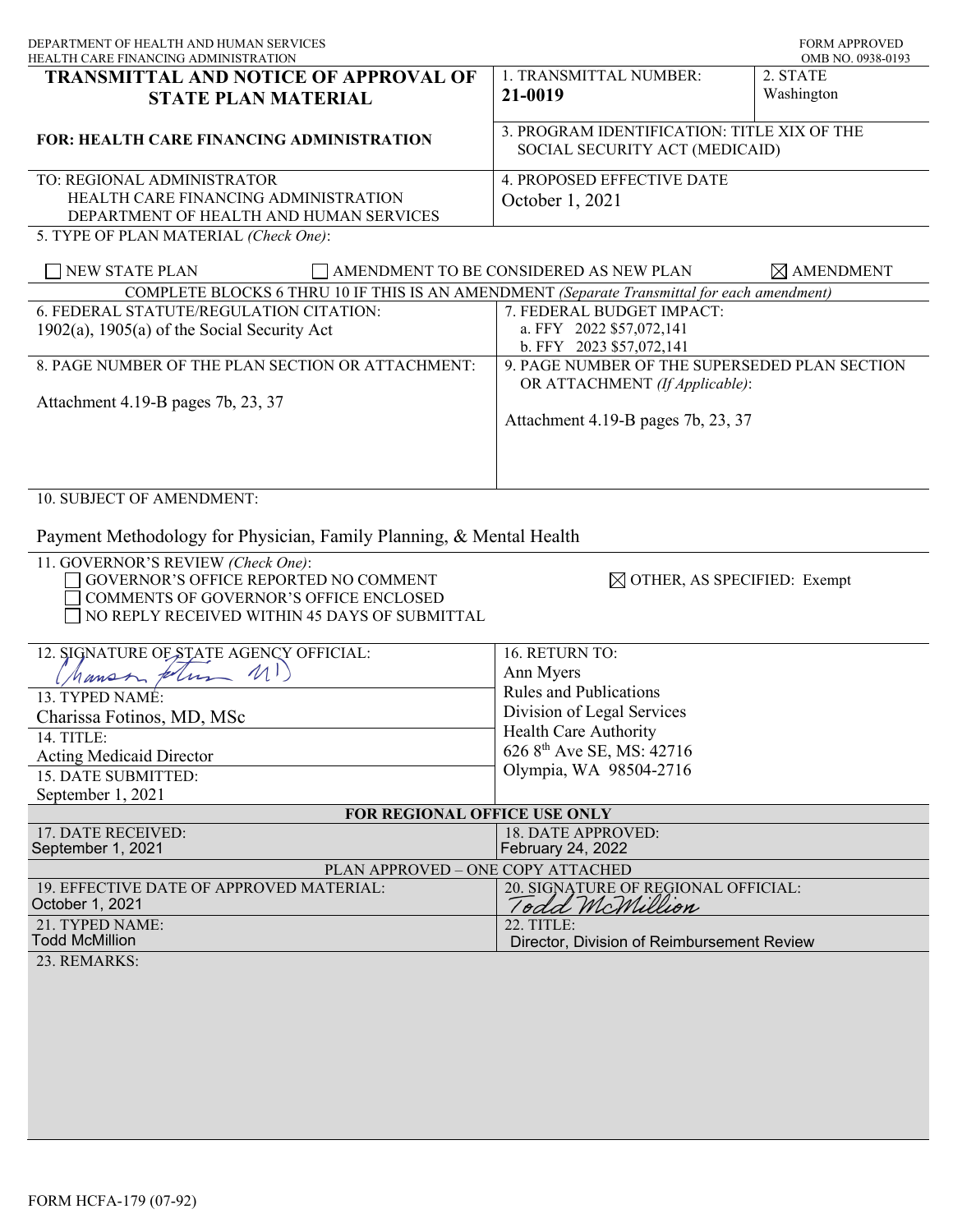# STATE PLAN UNDER TITLE XIX OF THE SOCIAL SECURITY ACT

STATE WASHINGTON

# **POLICY AND METHODS USED IN ESTABLISHING PAYMENT RATES FOR EACH OF THE OTHER TYPES OF CARE OR SERVICE LISTED IN SECTION 1905 (A) OF THE ACT THAT IS INCLUDED IN THE PROGRAM UNDER THE PLAN (cont.)**

#### III. Physician Services (cont)

H. Pediatric Vaccine Administration and Evaluation and Management The Medicaid agency pays an enhanced rate for pediatric vaccine administration codes and evaluation and management (E&M) codes for services provided on and after October 1, 2018, for clients age 18 and younger. The agency determines the base rates according to the RBRVS methodology described in Supplement 3 to Attachment 4.19-B. The enhanced rate is a calculated flat percentage increase over the base rates and is subject to funding appropriated by the state legislature. See 4.19-B.I. General, #G, for the agency's website where the fee schedules are published.

I. Enhanced payments for Medication for Opioid Use Disorder (MOUD) also known as Medication Assisted Treatment (MAT))

1. Effective October 1, 2018, the Medicaid agency pays an enhanced rate to qualified providers for selected evaluation and management (E/M) codes when Medication for Opioid Use Disorder (MOUD) is part of the visit. The enhanced rate is the Medicare rate for the selected codes.

2. The agency does not pay the enhanced rate when the service is billed on the same date as a separately billable opioid treatment billed by any Opioid Treatment Program licensed by the Department of Health.

3. The agency pays one enhanced payment per day per client.

#### J. Adult Evaluation and Management

The Medicaid agency pays an enhanced rate for adult vaccine administration codes and evaluation and management (E&M) codes for services provided on and after October 1, 2021, for clients age 19 and above. The agency determines the base rates according to the RBRVS methodology described in Supplement 3 to Attachment 4.19-B. The enhanced rate is a calculated flat percentage increase over the base rates and is subject to funding appropriated by the state legislature. See 4.19-B.I. General, #G, for the agency's website where the fee schedules are published.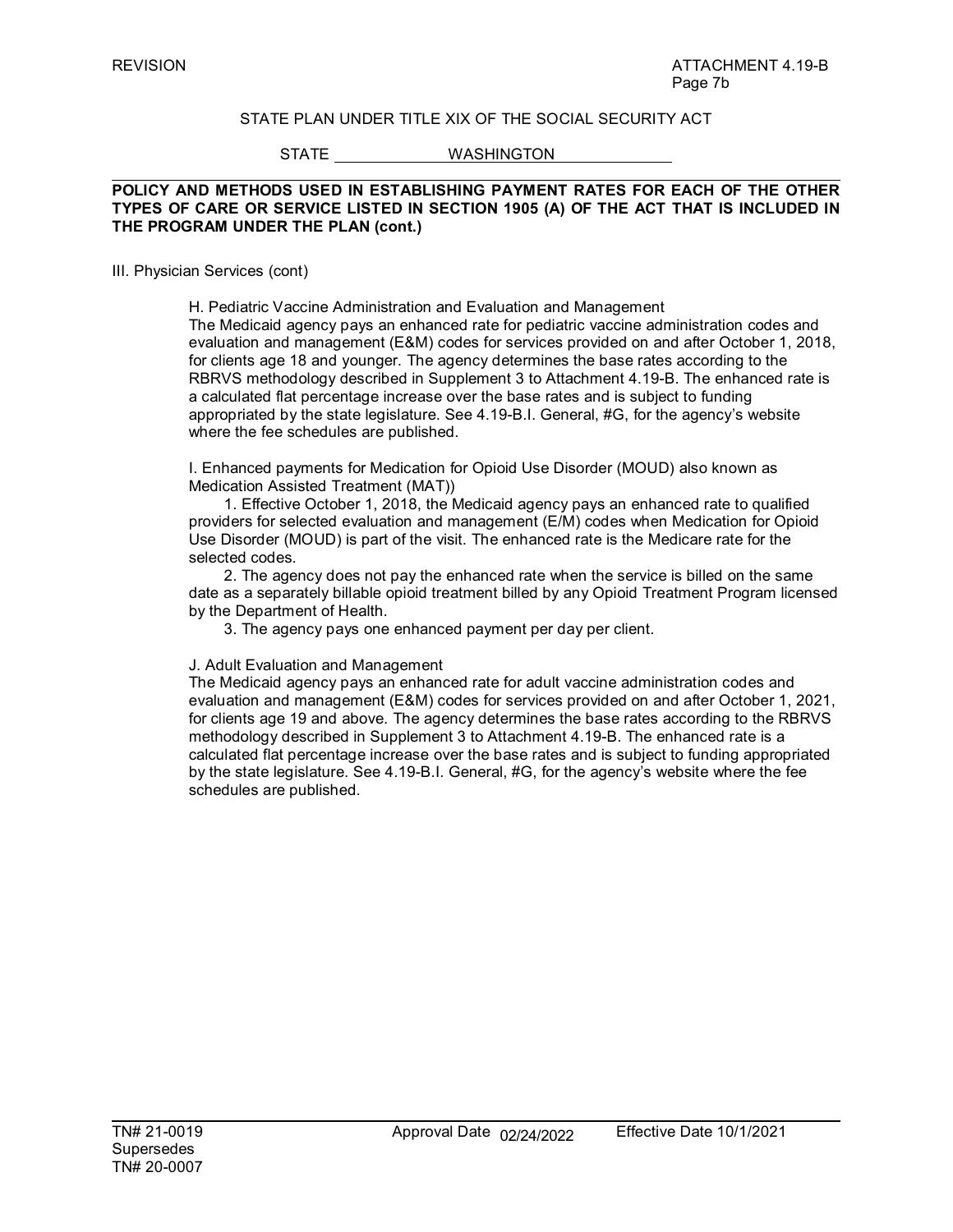# STATE PLAN UNDER TITLE XIX OF THE SOCIAL SECURITY ACT

STATE WASHINGTON

# **POLICY AND METHODS USED IN ESTABLISHING PAYMENT RATES FOR EACH OF THE OTHER TYPES OF CARE OR SERVICE LISTED IN SECTION 1905 (A) OF THE ACT THAT IS INCLUDED IN THE PROGRAM UNDER THE PLAN (cont.)**

IX. Other Noninstitutional Services (cont.)

G. Family Planning Services

The agency pays the lesser of the usual and customary charge, or a fee based on an agency fee schedule for covered family planning services. See 4.19-B I, General, #G for the agency's website where the fee schedules are published.

The agency pays providers an enhanced rate for codes directly related to implant or insertion of Long-Acting Reversible Contraceptives (LARCs). The enhanced rate is a flat fee added to the RBRVS values obtained as described in Supplement 3 to Attachment 4.19-B.

The agency's enhanced rates related to implant or insertion of LARCs is effective September 1, 2015.

The legislature approved an increase in rates for Department of Health's Sexual Reproductive Health Program providers as of October 1, 2021. These rates are a percentage increase above RBRVS methodology as described in Supplement 3 to Attachment 4.19-B.

H. Extended Services For Pregnant Women Through the Sixty Days Postpartum Period

Services include maternity support services, outpatient alcohol and drug treatment, rehabilitation alcohol and drug treatment services, genetic counseling, and smoking cessation counseling. The agency pays the lesser of the usual and customary charge, or a fee based on an agency fee schedule.